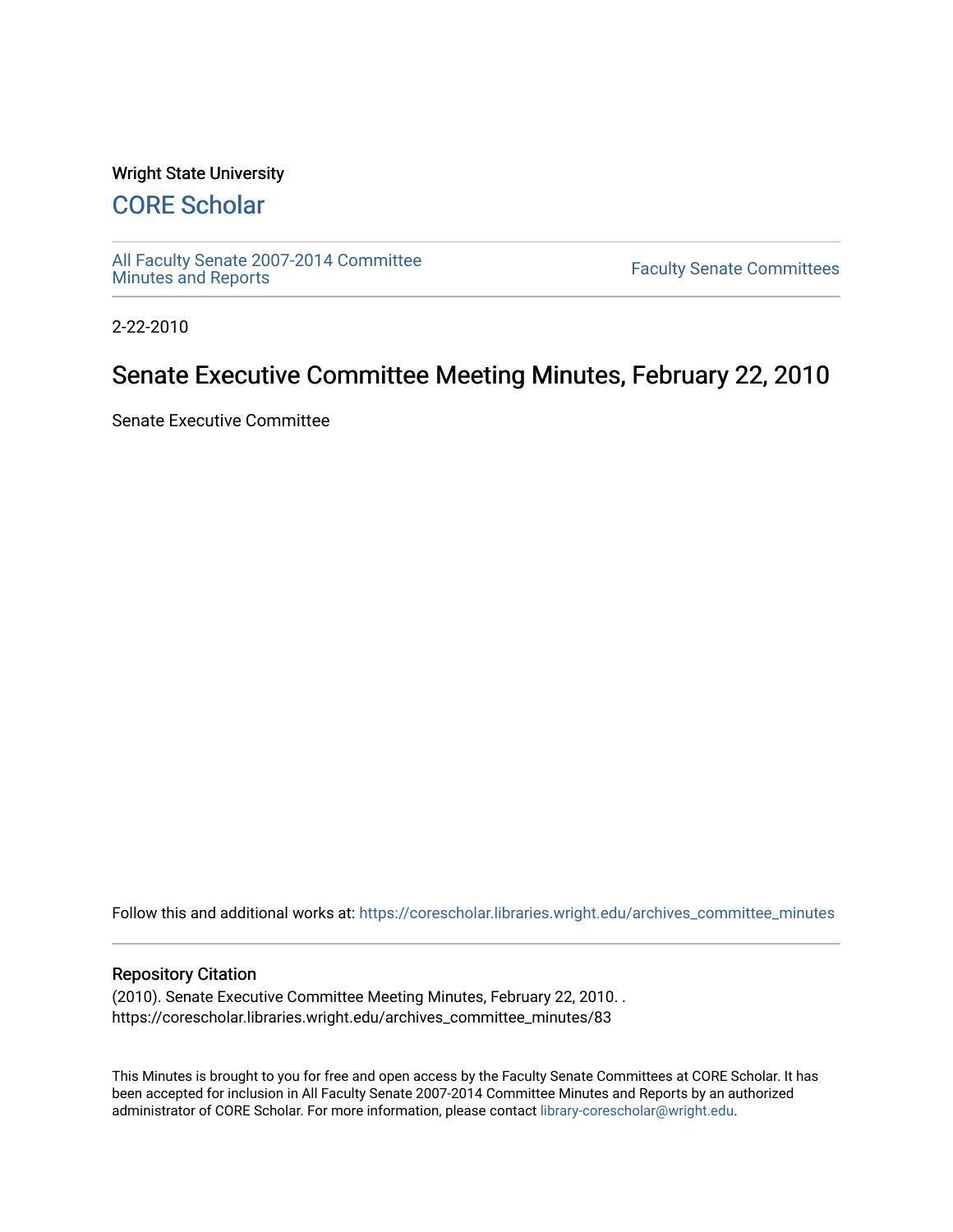### **Senate Executive Committee Minutes Monday, February 22, 2010**

1. Kathy Keister was appointed to replace Candy Cherrington as the CONH representative to UCAPC.

2. Pamela Tsang was appointed as the COSM representative to Research while Dr. Harry Khamis is on sabbatical.

3. The Senate Executive Committee received an update on Senate Elections. A call for nominations was sent via electronic mail on Thursday, February 18. The nomination period ends on Friday, March 5. The Faculty Office will verify that nominees are willing to run, prior to placing their name on the ballot. Elections should commence the first week of Spring quarter.

4. The committee discussed changes that were made to UCAPC and its subcommittees in the Faculty Constitution that is currently in Senate as Old Business. Executive Committee discussed whether to pull the Constitution as Old Business and send it back to the Quadrennial Review Committee for further revision. Ultimately, the committee decided to leave the Constitution on the agenda as old business but to ask Senators to pay particular attention to specific changes. It will be up to the Senate to accept, revise, or table the Faculty Constitution.

5. Senate Executive Committee also discussed the Multicultural Competency Committee as it relates to the issue of semesters. While the members of EC support formation of the committee, many felt that because the committee would be dealing with curricular issues that are related to semesters. Following the informal vote of the faculty at the previous Faculty Senate meeting, the EC did not want to put the Senate in the awkward position of voting on an item that some would view as semester related until the administration and WSU-AAUP had reached a workload agreement. It was noted that the proposed Multicultural Competency Committee could be added to the Constitution by an amendment from the floor.

6. A number of policies forwarded from CATS were reviewed. This is part of an initiative to obtain faculty input regarding IT policies that affect the faculty. After a brief discussion, the policies were forwarded to the IT Committee and will be reviewed at their meeting on Friday, Feb. 26. Additionally, Bob Gilkey from COSM was approved to join the IT Committee membership as additional representation to review CATS policies.

7. The issue of faculty selling textbooks to book buyers and how that relates to the cost of textbooks for students was discussed. It is common for publishers to send complimentary copies of a book to faculty, and while some publishers provide a mailer for return of the book, many do not. Hence, book buyers purchase the books from faculty and re-sell them with one book buyer telling a faculty member he made a six-figure income doing so. EC felt that ethically it would be wrong for faculty to order sample books with the intention of selling them, but there is no way to monitor this situation.

8. The elimination of the Student Affairs Committee from the standing Faculty Senate Committees in the revised Faculty Constitution was discussed at the request of a Senator as it pertained to the Student Media Committee.

9. Two faculty members were appointed to participate in the Nutter Center Director Search Committee as faculty representatives. Dan Krane and Amber Peplow have agreed to serve.

10. Barbara Fowler, CONH, was appointed to replace Susan Praeger, CONH, as a representative to the Tenure Removal Committee due to Professor Praeger's retirement in March.

11. Faculty President Elections procedures were discussed. The committee reviewed the current process for elections and will produce a document detailing the procedures.

12. The committee was asked to comment by the Office of Student Activities on a survey they would like to administer to faculty regarding faculty involvement in Greek societies. The length of the survey was discussed.